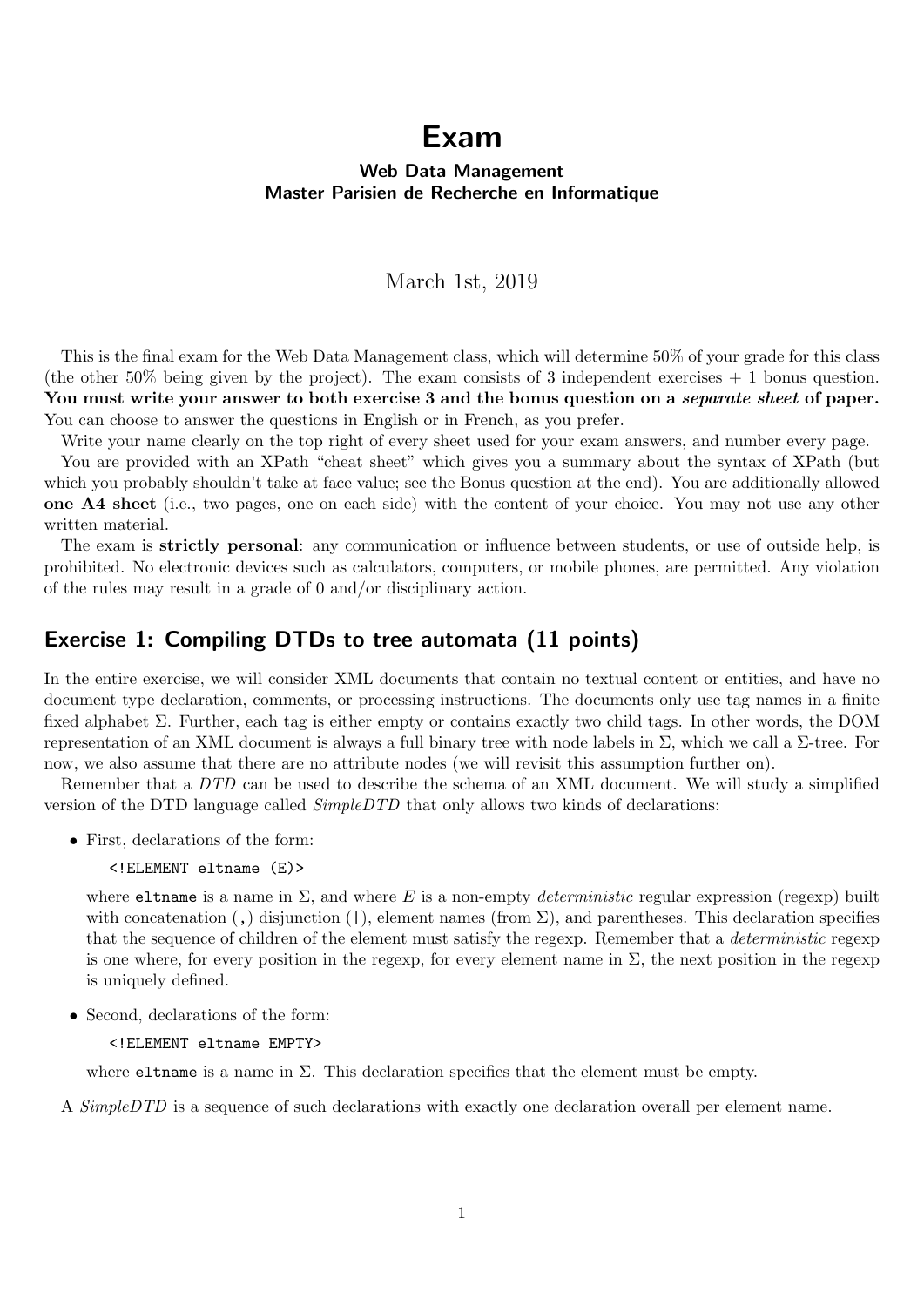**Question 1 (1 point).** Consider the alphabet  $\Sigma_1 = \{a, b, c\}$  and the following constraints:

- elements labeled  $b$  and elements labeled  $c$  have no children
- elements labeled a have either two children labeled b or two children labeled c.
- (a) Write a SimpleDTD  $\Delta_1$  that expresses these constraints.

#### Answer.

```
<!ELEMENT a (bb|cc)>
<!ELEMENT b EMPTY>
<!ELEMENT c EMPTY>
```
(b) Now, we also allow elements labeled a to have one first child labeled b and a second child labeled c, in addition to what  $\Delta_1$  allows. Write a SimpleDTD  $\Delta'_1$  that expresses these constraints.

#### Answer.

```
\leq!ELEMENT a ((b, (b|c))|(c, c))>
<!ELEMENT b EMPTY>
<!ELEMENT c EMPTY>
```
Note that the intuitive solution that follows is wrong because the regexp is not deterministic:

```
<!ELEMENT a (bb|bc|cc)>
<!ELEMENT b EMPTY>
<!ELEMENT c EMPTY>
```
Our goal will be to translate DTD variants to tree automata. A bottom-up deterministic finite tree automaton on Σ-trees (or Σ-TA) is a tuple  $A = (Q, F, \iota, \delta)$  where Q is a finite set of states,  $F \subseteq Q$  is the set of final states,  $\iota : \Sigma \to Q$  is the *initialization function*, and  $\delta : Q \times Q \times \Sigma \to Q$  is the *transition function*. The run of A on a Σ-tree T is defined as the unique function  $ρ$  that maps each node of T to Q such that:

- for each leaf n of T with label  $l \in \Sigma$ , we have  $\rho(n) := \iota(l)$ ;
- for each internal node n of T with label  $l \in \Sigma$  and children  $n_1$  and  $n_2$ , we have  $\rho(n) := \delta(\rho(n_1), \rho(n_2), l)$ .

We say that the run  $\rho$  is accepting if  $\rho(r) \in F$  where r is the root of T, and we say that A accepts T if the run of A on T is accepting.

**Question 2 (2 points).** Give an algorithm which, given a SimpleDTD  $\Delta$  on an alphabet  $\Sigma$ , constructs a  $\Sigma$ -TA  $A_{\Delta}$ such that for every  $\Sigma$ -tree T, the automaton  $A_\Delta$  accepts T if and only if T satisfies  $\Delta$ . Argue for the correctness of your algorithm, and discuss its complexity as a function of  $\Sigma$  and  $\Delta$ .

**Answer.** The state space of the automaton is  $Q = \Sigma \sqcup \{\perp\}$ . The final states of the automaton are  $F := Q \setminus \{\perp\}.$  The initial function  $\iota$  is the function defined as follows: for every label  $l \in \Sigma$ :

• If  $\Delta$  contains a declaration allowing l to be empty, then  $\iota(l) := l$ ;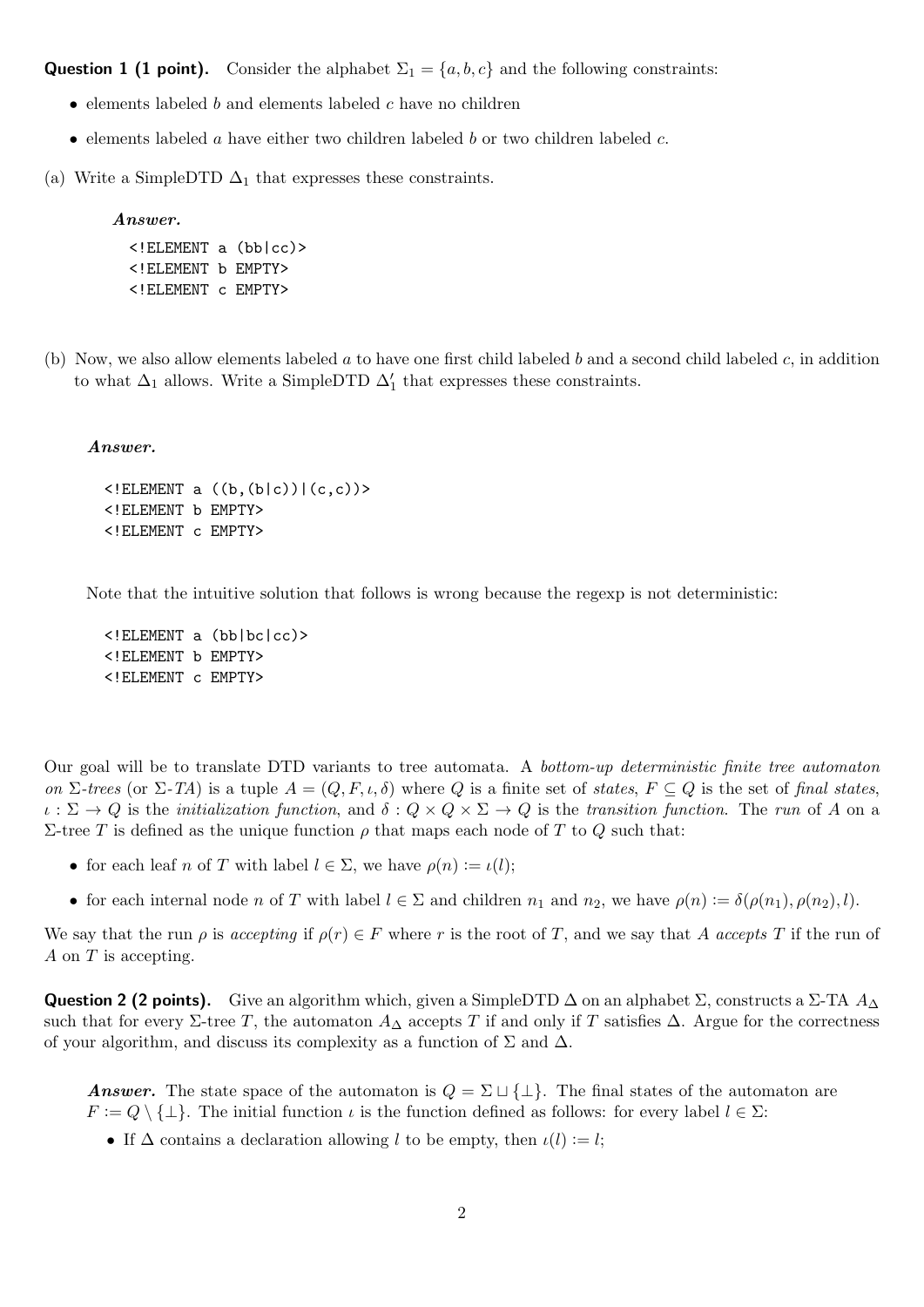• Otherwise,  $\iota(l) := \perp$ .

The transition function  $\delta$  is defined as follows: for any states  $q_1, q_2 \in Q$ , for any label  $l \in \Sigma$ :

- If  $q_1 = \perp$  or  $q_2 = \perp$ , then  $\delta(q_1, q_2, l) := \perp$ ;
- Otherwise, if l has a declaration such that the sequence  $q_1q_2$  (of two letters of  $\Sigma$ ) matches the regexp, then  $\delta(q_1, q_2, l) := l;$
- Otherwise,  $\delta(q_1, q_2, l) := \perp$ .

We now argue for correctness by showing the following inductive claim: for every  $\Sigma$  tree T, letting  $\rho$ be the unique run of A on T and r be the root of T, then:

- Either T does not satisfy the DTD, and  $\rho(r) = \perp$ ;
- Or T satisfies the DTD, and  $\rho(r)$  is the label of r.

Let us prove this invariant by induction:

- Initialization: if  $T$  consists of a single node  $n$ , then
	- If  $T$  does not satisfy the DTD, then it must be because  $n$  has a label  $l$  which is not allowed to be empty, and then we have  $\iota(l) = \bot$  hence  $\rho(n) = \bot$ ;
	- Otherwise, if T satisfies the DTD, then n must have a label l which can be empty, and then we indeed have  $\iota(l) = l$  hence  $\rho(n) = l$ .
- Induction:
	- $-$  Either  $T$  does not satisfy the DTD, and then there are two cases:
		- ∗ Either one of the subtrees  $T_1$  and  $T_2$  does not satisfy the DTD. Assume that it is  $T_1$ ; the other case is symmetric. Then, by induction, we know that  $\rho_1(n_1) = \perp$  for  $n_1$  the root of  $T_1$  and  $\rho_1$  the unique run of A on  $T_1$ . Then the definition of  $\delta$  ensures that, whatever the label of the root r of T and whatever the run over  $T_2$ , we have  $\rho(r) = \perp$ .
		- $*$  Or  $T_1$  and  $T_2$  satisfy the DTD but the root r of T has children  $n_1$  and  $n_2$  whose labels  $l_1$  and  $l_2$  do not match the declaration for the label l of r in the DTD. In this case, we know by induction that  $\rho(n_1) = l_1$  and  $\rho(n_2) = l_2$ . The definition of  $\delta$  then ensures that we have  $\rho(r) = \perp$ .
	- Or T satisfies the DTD. This means that the two subtrees  $T_1$  and  $T_2$  of T must also satisfy the DTD, so that by induction we know that, letting  $n_1$  and  $n_2$  be their respective roots and  $l_1$  and  $l_2$  be their respective labels, we have  $\rho(n_1) = l_1$  and  $\rho(n_2) = l_2$ . Now, letting r be the root of T, the word  $l_1l_2$  must satisfy the declaration for the label l of r. This means that, by definition of  $\delta$ , we have  $\rho(r) = l$ .

We have thus established correctness by induction.

In terms of complexity, the bottleneck is the definition of  $\delta$ . There, we can simply enumerate all labels  $l \in \Sigma$ , all pairs of child states  $l_1, l_2 \in \Sigma$ , and determine if  $l_1l_2$  is accepted by the declaration of l. As the regexp for the declaration of l is deterministic, this can be done in linear time in the expression. Hence, overall we are in  $O(|\Sigma|^3 \times |\Delta|)$ , where  $|\Delta|$  is the longest size of a declaration in  $\Delta$ . Nevertheless, this is polynomial in  $\Delta$ .

**Question 3 (1 point).** For a fixed SimpleDTD  $\Delta$ , what is the complexity, given an input Σ-tree T, to determine whether T satisfies  $\Delta$ ? Justify your answer.

Answer. We first apply the process of question 2 to compute the tree automaton  $A_{\Delta}$ , the complexity of which is constant as it is independent from T. Now, given the tree T, we test whether  $A_{\Delta}$  accepts T, which can be done in linear time in  $T$ . Hence, we can perform verification in linear time in  $T$ .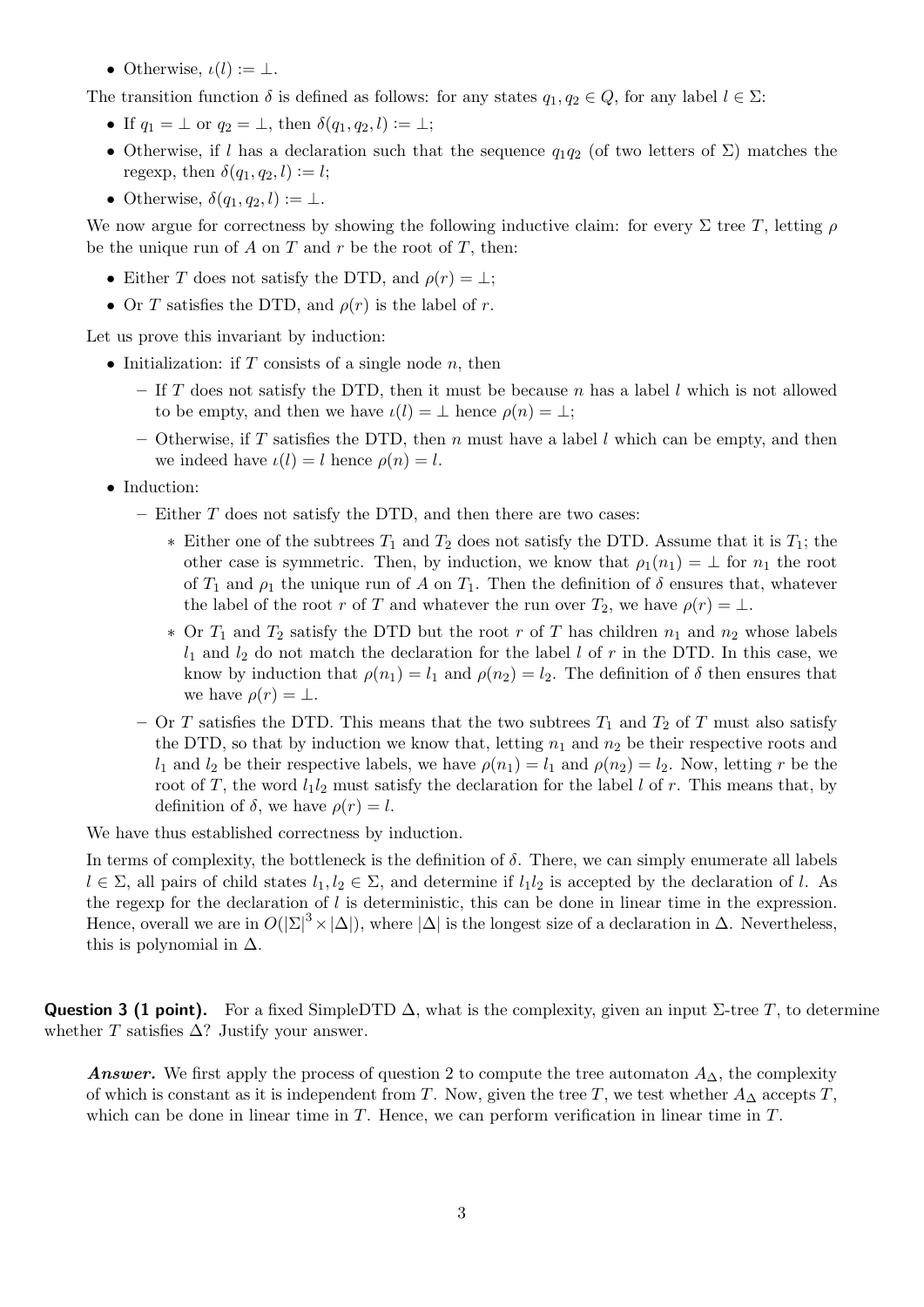**Question 4 (1 point).** Consider the alphabet  $\Sigma_4 = \{a, b, c, d\}$  and the following constraint: "for every a-labeled node n, there must be both a b-labeled node and a c-labeled node that are descendants of  $n^{\prime}$ .

Write an XPath query that returns precisely the a-labeled nodes that do not satisfy the constraint. (You may refer to the provided XPath cheat sheet.)

Answer.  $//a[not(.//b)$  or  $not(.//c)]$ 

**Question 5 (1 point).** Design a  $\Sigma_4$ -TA that accepts exactly the trees that satisfy the constraint of question 4, or prove that no such tree automaton exists.

**Answer.** We can design such an automaton. The state space is  $Q := {\emptyset, \{b\}, \{c\}, \{b, c\}, \perp\}.$  The final states are  $F := Q \setminus \{\perp\}.$  The initialization function maps a to  $\perp$ , b to  $\{b\}$ , c to  $\{c\}$ , and d to Ø. The transition function is defined as follows: for every  $q_1, q_2 \in Q$ , for every label  $l \in \Sigma$ :

- if one of  $q_1$  or  $q_2$  is  $\perp$ , then  $\delta(q_1, q_2, l)$  is  $\perp$ ;
- otherwise, if l is a and  $q_1 \cup q_2$  is not  $\{b, c\}$ , then  $\delta(q_1, q_2, l)$  is  $\bot$ .
- otherwise, if l is b or c, then  $\delta(q_1, q_2, l)$  is  $(q_1 \cup q_2 \cup \{l\}) \cap \{b, c\}.$

To show correctness we argue that, on every  $\Gamma$ -tree T, the state to which the root node is mapped by the unique run of the automaton on  $T$  is:

- $\perp$  if there is a violation
- otherwise, the subset of  $\{b, c\}$  corresponding to the node labels that occur in T

This is shown by a straightforward induction.

Question 6 (1 point). Design a DTD that accepts exactly the trees that satisfy the constraint of question 4, or prove that no such DTD exists.

Answer. There is no such DTD. To see why, assume by contradiction that such a DTD  $\Delta$  exists, and consider the following two trees:



The first tree satisfies the constraint. Hence, the declaration for b and c must be  $\leq !$  ELEMENT b EMPTY> and  $\leq$ ! ELEMENT c EMPTY>, the declaration for d must allow at least the sequence of children bb and cc, and the declaration for a must allow at least the sequence of children dd and ad. Now, in the second tree, all elements are used according to these declarations, hence the second tree is accepted by the DTD. Yet, the leftmost a of the tree violates the constraint, so the tree should not be accepted, a contradiction.

We now add *attributes* to our XML language. The finite tree alphabet  $\Sigma$  will now be partitioned into three kind of labels: element names (as previously), attribute names, and the two special labels attr and child (to be explained).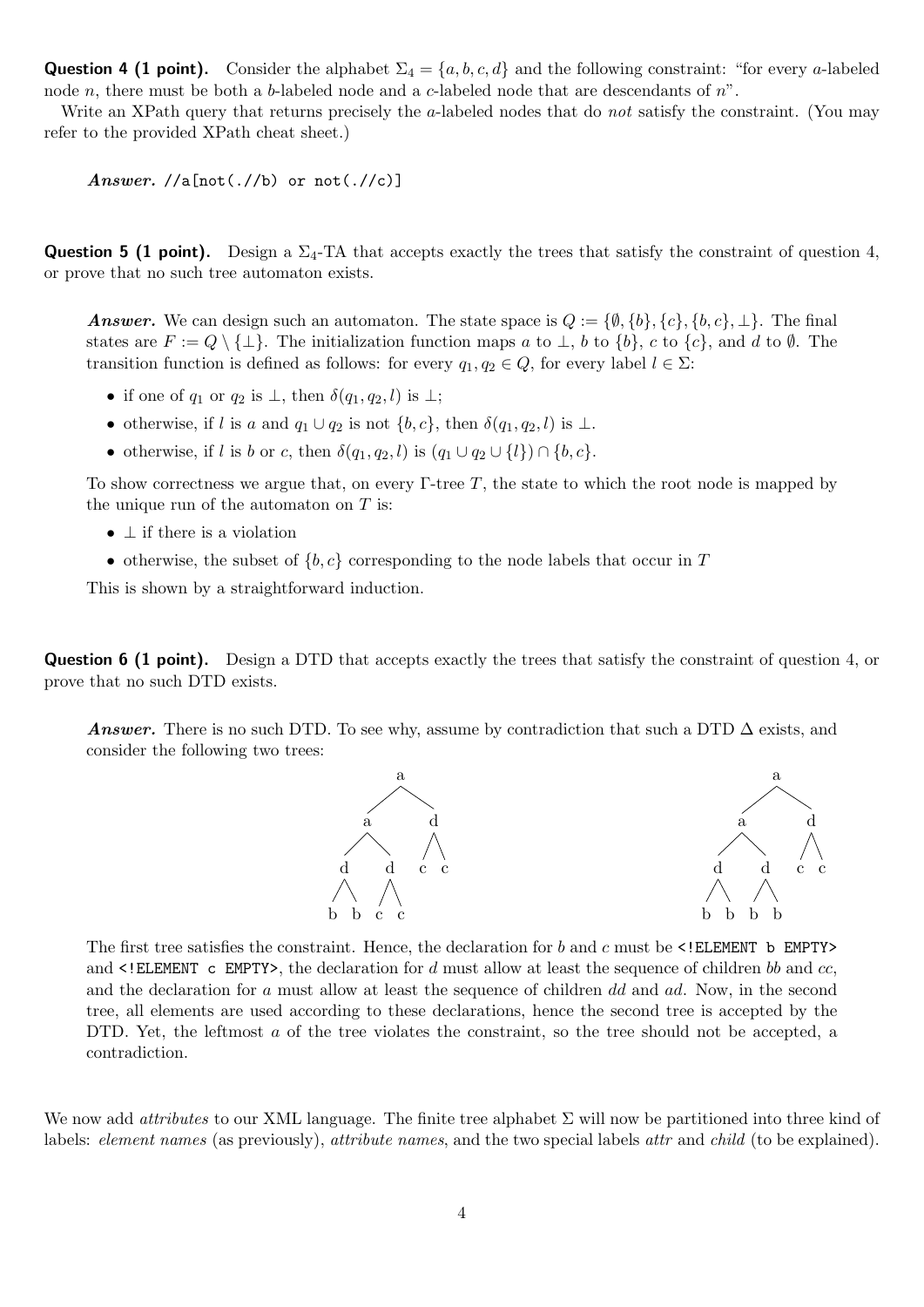We keep our assumptions on XML documents from the beginning of the exercise, except elements may now have attributes, whose name must be an attribute name in  $\Sigma$ , and whose value is *always the empty string*. We recall that well-formed XML documents cannot have two attributes with the same name.

We study another simplified version of the DTD language called AttrDTD that only allows two kinds of declarations (the ELEMENT declarations are no longer allowed, but we implicitly assume that there are no constraints on the children nodes allowed on a given element):

• First, declarations of the form

### <!ATTLIST eltname attname "" #IMPLIED>

which specifies that element eltname (an element name in  $\Sigma$ ) may have an attribute named attname (an attribute name in  $\Sigma$ ),

• Second, declarations of the form

#### <!ATTLIST eltname attname "" #REQUIRED>

which specifies that element eltname (an element name in  $\Sigma$ ) must have an attribute named attname (an attribute name in  $\Sigma$ ).

An *AttrDTD* is a sequence of such declarations where there is at most one declaration per pair of an element name and an attribute name. (However, each element name may have zero, one, or many declarations of either type.)

We now explain how XML documents with attributes are represented as  $\Sigma$ -trees. Each element node n of the XML document with label l (an element name in  $\Sigma$ ) is coded by a node n' with label l in the tree, which has two children whose respective labels are the special labels *attr* and *child*, and whose children are defined as follows:

- The *attr* node is a leaf if n has no attributes. Otherwise if n has  $k > 0$  attributes then the *attr* node is the root of a chain of  $k+1$  attr nodes: for  $1 \le i \le k$ , the *i*-th attr node has as right child a node whose label is that of the i-th attribute (in the order in which they appear in the textual representation of the XML file) and has as left child the  $(i + 1)$ -th *attr* node; note that the  $(k + 1)$ -th *attr* node is a leaf.
- The children of the *child* node code the children of  $n$  (and if  $n$  has no children then the *child* node is a leaf).

Here is an example on the alphabet  $\Sigma = \{a, b, c, x, y, \text{attr}, \text{child}\}\$ :



We now denote by  $\Sigma$ -tree the trees whose nodes carry a label in  $\Sigma$  and which have been constructed in this way.

**Question 7 (2 points).** Give an algorithm which, given an AttrDTD  $\Delta$  on an alphabet  $\Sigma$ , constructs a  $\Sigma$ -TA  $A_\Delta$  such that for every ∑-tree T, the automaton  $A_\Delta$  accepts T if and only if T satisfies the DTD. Argue for the correctness of your algorithm, and discuss its complexity as a function of  $\Sigma$  and  $\Delta$ .

**Answer.** Let  $\Sigma'$  be the set of labels that are attribute names. The automaton state is  $Q := \{\top, \bot\} \cup$  $2^{\Sigma'}$ , and the final states are  $F := Q \setminus {\{\perp\}}$ . The initialization function maps every label  $l \in \Sigma'$  to  $\{l\}$  and all other labels to  $\top$ . The transition function is defined as follows for every state  $q_1, q_2$ , and label l: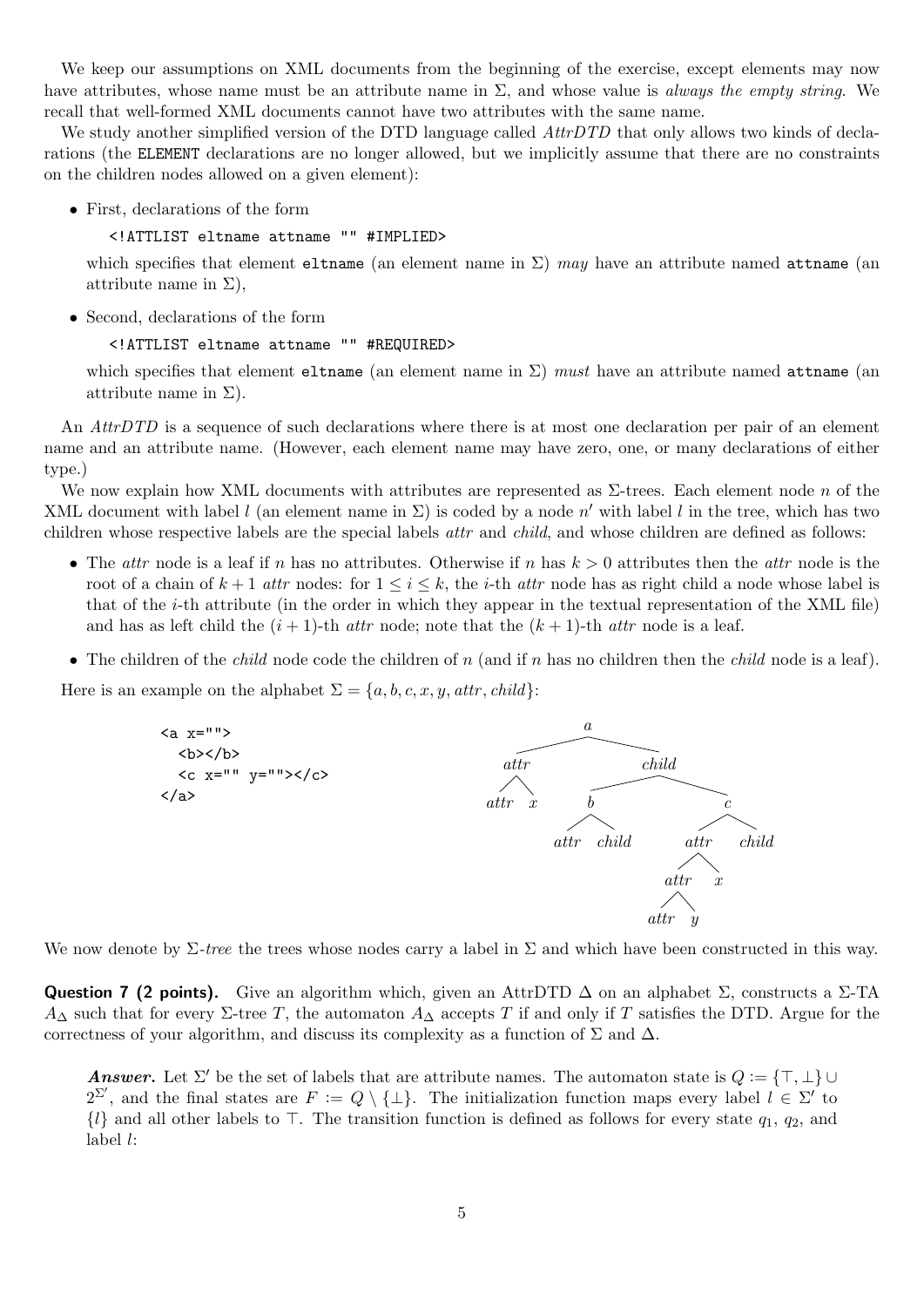- if one of  $q_1$  or  $q_2$  is  $\perp$  then  $\delta(q_1, q_2, l)$  is  $\perp$
- otherwise, if l is attr then  $\delta(q_1, q_2, l) := q_1 \cup q_2$  (the invariant will imply that in this case  $q_1$  and  $q_2$  cannot be  $\top$ )
- otherwise, if  $l$  is an element label, then the invariant will imply that in this case  $q_1$  is a set, and then:
	- if the set  $q_1$  is a legal set of attributes for an element labeled l according to the DTD, then  $\delta(q_1, q_2, l) := \top$
	- else,  $\delta(q_1, q_2, l) \coloneqq \perp$
- otherwise (if l is *child*) then  $\delta(q_1, q_2, l) := \top$

We argue for correctness by first observing that, on trees  $T$  denoting attributes (i.e., a path of attributes) nodes with attribute values as children), the run of the automaton associates each *attr* node to the set of attribute values that appear in the tree: this is immediate by induction. Note that it ensures that the transitions defined above cover all possible cases on a  $\Sigma$ -tree. Now, we claim that on a  $\Sigma$ -tree every node is mapped to either  $\top$  or  $\bot$  depending on whether or not there is a violation. Indeed, trees consisting of a single element node satisfy the constraint, and in other trees the values  $\top$  and  $\bot$  are correctly propagated. This establishes correctness.

We can check in linear time in  $\Delta$  whether an attribute set is legal, but the complexity is exponential in  $\Sigma$  as each subset needs to have its own state.

**Question 8 (1 point).** Assume now that we want to extend our tree representation to XML documents where attributes can carry values. We want to allow arbitrary values to appear in the XML document, however we still want the tree representation to be on a fixed alphabet (i.e.,  $\Sigma$  should be finite, it should not contain infinitely many possible attribute values). We also want trees to remain binary and full. Present a possible way to extend our tree model to represent attribute values subject to these constraints.

Answer. As attribute values will be representable by a sequence of bits, we can add to our alphabet  $\Sigma$  the special values 0, 1, and  $\bullet$  (to be used as a filler to make the trees binary). We then code the value of attributes as a chain of 0 and 1 values under the attribute. For instance, the following element, where we directly write the attribute value in binary:

 $\langle a \rangle x = 0100$ "/>

would be coded as:

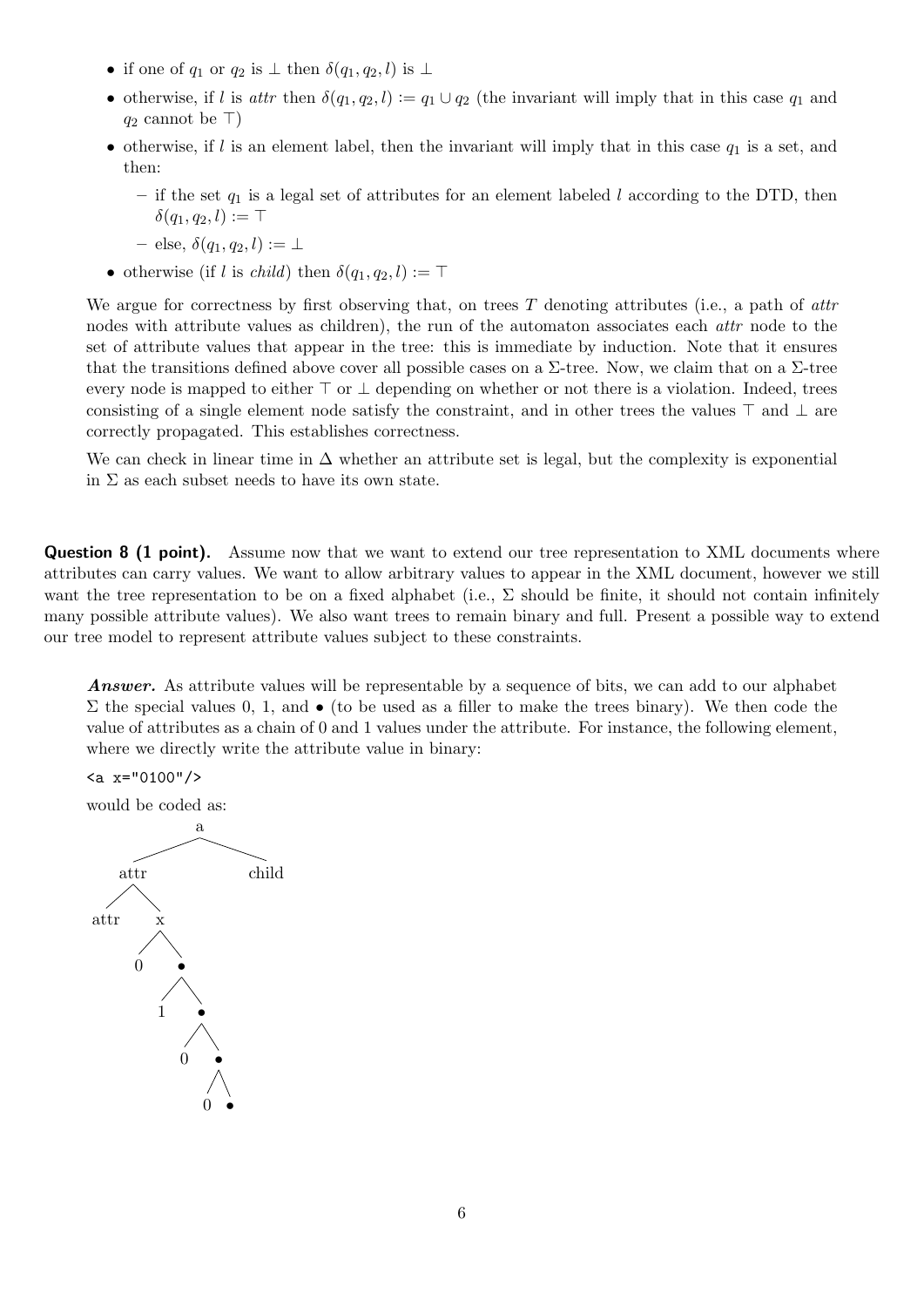**Question 9 (1 point).** We extend the  $AttrDTD$  language to add attribute declarations of the form:

### <!ATTLIST eltname attname ID #REQUIRED>

which defines a mandatory attribute **attname** for element **eltname** which must be an XML ID (i.e., it must consist of only lowercase and uppercase ASCII letters, digits,  $\cdot$ -',  $\cdot$ , ', ':', or  $\cdot$ ,', and must start by a letter, by  $\cdot$ ;', or by '\_') and must be unique (i.e., the value used for an occurrence of an attribute declared with ID cannot be used as the value of another occurrence of an attribute declared with ID).

Explain how to extend the algorithm of question 7 to produce automata (with your extended encoding in question 8) that can handle AttrDTD featuring such declarations, or explain why it is not possible to do so.

Answer. It is not possible to do this with a finite automaton. In our coding of question 8, the problem is that, as the automaton has finitely many states, it can only remember a finite quantity of information while reading an ID attribute value. Hence, if the automaton fails when it sees the same ID attribute value twice, it must also fail erroneously in cases where all values are unique, because there must be two values that will yield the same state.

A similar phenomenon should occur no matter how attribute values are represented.

## Exercise 2: Translating XPath to SPARQL (4 points)

The goal of this open-ended exercise is to convert XPath queries on trees to SPARQL queries on RDF graphs. For brevity, all URIs will be in an m namespace; you do not need to worry about how it is declared. You may refer to the provided cheat sheet for information about the syntax of XPath. For SPARQL, recall the following important features of the language:

- Basic queries: SELECT ?x WHERE  $\{ \ldots \}$
- The body contains statements of the form subject predicate object . where the subject, predicate and object may be URIs (e.g., <m:42>) or variables (e.g., ?foo). The object may also be a literal (e.g., "42").
- The predicate can also be a *property path*, i.e., a regular expression on paths, with the most common operators being disjunction  $('')$ , concatenation  $('')$ , Kleene star  $(*)$ , one or more occurrences  $(*)$ , and the inverse relation (e.g.,  $\sim$ n:foo>' is the inverse relation of  $\sim$ n:foo>).
- The  $\{\ldots\}$  UNION  $\{\ldots\}$  operator can be used to union the results of two queries.
- The FILTER EXISTS  $\{\ldots\}$  operator can be used to filter the preceding results based on the existence of matches to a subquery. There is also FILTER NOT EXISTS.
- We can add OFFSET x LIMIT y at the end of a SELECT query to return only y results starting at the x-th result.
- There is support for aggregates, e.g., SELECT ?x (COUNT $(?y)$  AS ?count) WHERE  $\{ \ldots \}$ .

We work with XML documents having no document type declaration, no comments, no processing instructions, no entities, no attributes, and no textual content. To convert an XML tree to an RDF graph, we generate one numerical identifier per element in the XML document order (starting at 0), and put them in the m namespace. We use three special relation names:

- m:l, where the subjects are the nodes of the tree, and the object for each subject is a literal containing the node label;
- m:c, where the subjects are the internal nodes of the XML tree, and the objects for a given subject are the children of that node;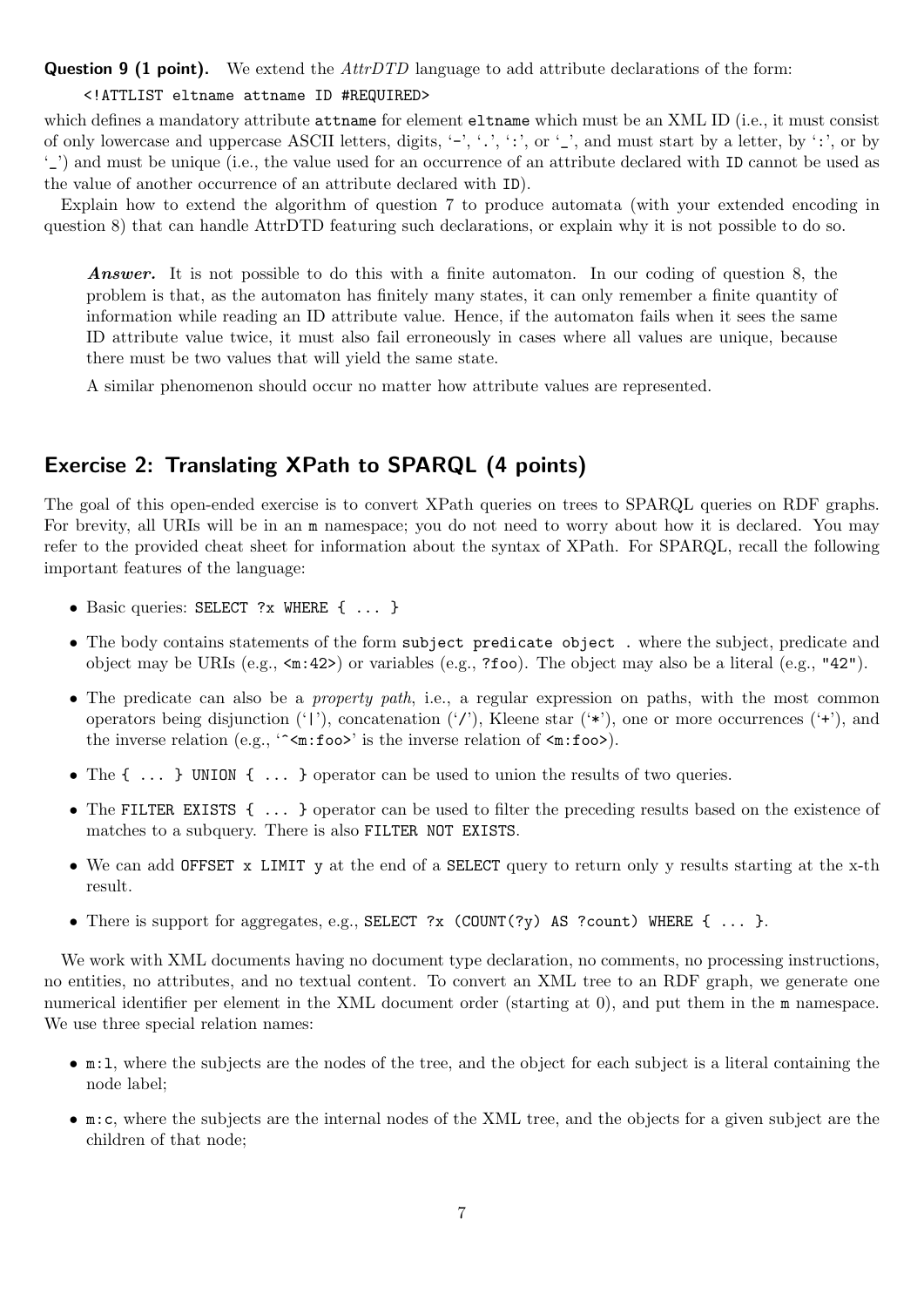• m:n, where the subjects are the nodes of the XML tree that are not the last child of their parent, and the object for a given subject is the next sibling of that node.

Here is an example, where for brevity we write the list of RDF facts in three columns:



Question 1 (1 point). Translate the XPath query

 $a//b[...]c]$ 

to an equivalent SPARQL query of the form SELECT ?x WHERE { ... }, i.e., the RDF nodes ?x returned by the query should be exactly the RDF nodes corresponding to the tree nodes returned by the XPath query.

Answer.

```
SELECT ?x WHERE {
  ?a <m:l> "a" .
  ?a <m:c>* ?x .
  ?x \langle m:1 \rangle "b".
  FILTER EXISTS {
    ?c <m:c> ?x .
    ?c <m:l> "c" .
  }
}
```
Question 2 (3 points). Explain more generally how to translate XPath queries to SPARQL. In particular, you should mention the following features (the list is not exhaustive):

- Finding the root of the document
- Axes such as descendant, following-sibling, or following
- Predicates, nested predicates
- position(), last(), count()

#### Answer.

• The root of the document will always be  $\leq m:0$  by definition. Otherwise, it can be identified as the node that has no parents:

```
SELECT ?x WHERE {
  ?x <m:1> ?1 .
 FILTER NOT EXISTS {
    ?y <m:c> ?x .
  }
}
```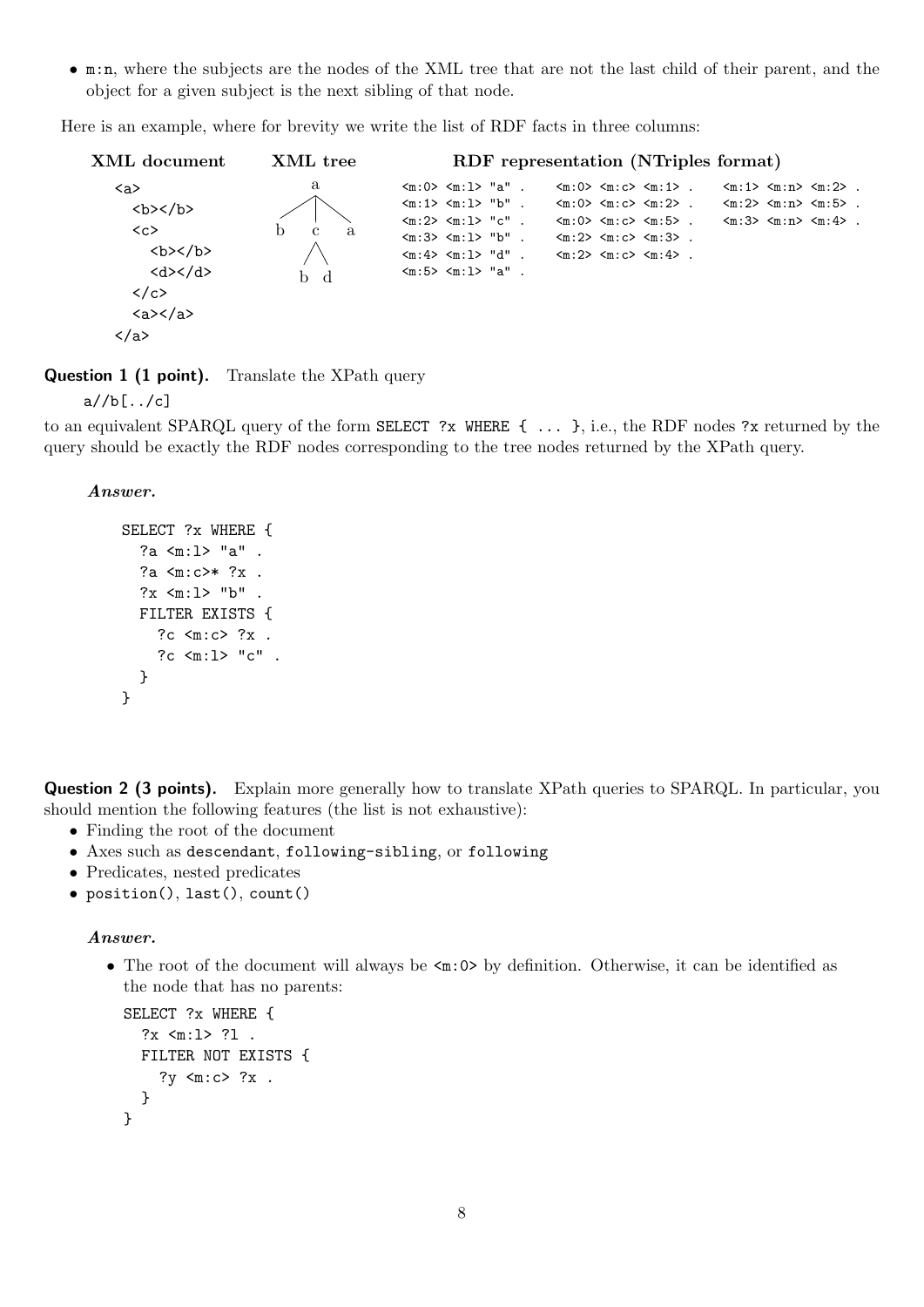• To find the descendants of  $\leq m:0>$ :

```
SELECT ?x WHERE {
   \langle m:0 \rangle \langle m:0 \rangle * ?x.
}
```
• To find the following siblings of  $\leq m:1$ :

```
SELECT ?x WHERE {
   \langle m:1 \rangle \langle m:n \rangle * ?x.
}
```
• To find the next nodes in document order, it's a bit more subtle: those are the descendants of a strict next sibling of a parent (requiring the reverse relation of  $m:c$ )

```
SELECT ?x ?y WHERE {
 ?x <m:1> ?xx.
  ?y <m:1> ?yy .
  ?x ^<m:c>*/<m:n>*/<m:c>* ?y .
}
```
- Predicates are implemented with FILTER EXISTS (which can be nested in the case where there are nested predicates, and concatenated if we want to impose multiple predicates)
- Position, last, count, etc., can be implemented (in simple cases) using LIMIT and OFFSET
- Successive steps can be handled successively in the SPARQL query with consistent naming. For instance, doing the example from question 1 again:

```
SELECT ?s1 WHERE {
  # == first step: produce ?s0 ==# node test
  ?s0 <m:l> "a" .
  # == second step: produce ?s1 ==
  # axis: descendant
  ?s0 <m:c>* ?s1 .
  # node test
  ?s1 <m:l> "b" .
  # predicate
  FILTER EXISTS {
    # axis:parent
    ?s1 ^<m:c> ?s2 .
    # node test
    ?s2 <m:l> "c" .
  }
  # other predicates on ?s1, if any, would go here
  # subsequent steps, if any, would go here
}
```